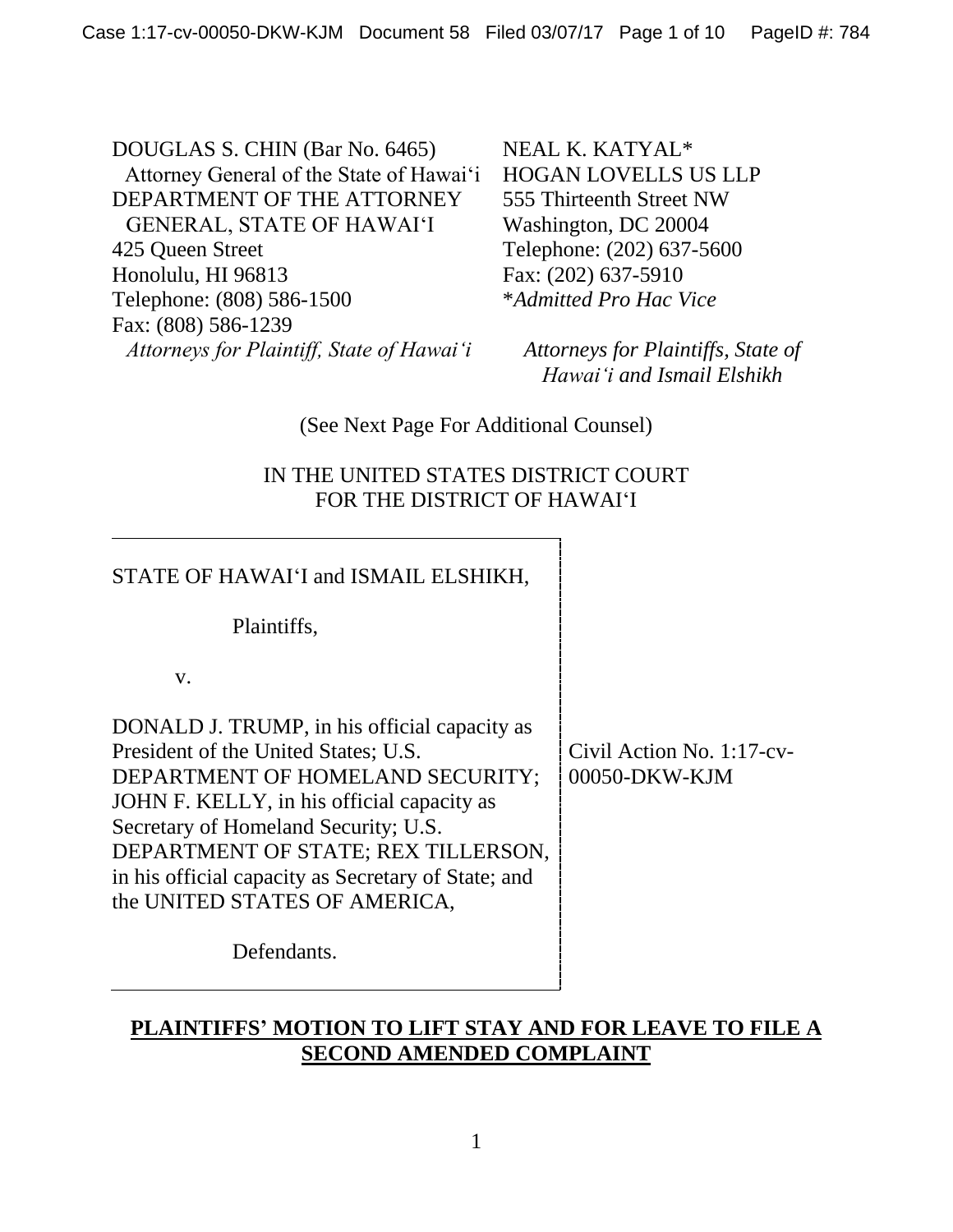### **ADDITIONAL COUNSEL**

CLYDE J. WADSWORTH (Bar No. 8495) Solicitor General of the State of Hawai'i DEIRDRE MARIE-IHA (Bar No. 7923) DONNA H. KALAMA (Bar No. 6051) KIMBERLY T. GUIDRY (Bar No. 7813) ROBERT T. NAKATSUJI (Bar No. 6743) Deputy Attorneys General DEPARTMENT OF THE ATTORNEY GENERAL, STATE OF HAWAI'I 425 Queen Street Honolulu, HI 96813 Telephone: (808) 586-1500 Fax: (808) 586-1239 Email: deirdre.marie-iha@hawaii.gov

*Attorneys for Plaintiff, State of Hawai'i*

COLLEEN ROH SINZDAK\* MITCHELL P. REICH\* ELIZABETH HAGERTY\* HOGAN LOVELLS US LLP 555 Thirteenth Street NW Washington, DC 20004 Telephone: (202) 637-5600 Fax: (202) 637-5910 Email: neal.katyal@hoganlovells.com

THOMAS P. SCHMIDT\* HOGAN LOVELLS US LLP 875 Third Avenue New York, NY 10022 Telephone: (212) 918-3000 Fax: (212) 918-3100

SARA SOLOW\* ALEXANDER B. BOWERMAN\* HOGAN LOVELLS US LLP 1835 Market St., 29th Floor Philadelphia, PA 19103 Telephone: (267) 675-4600 Fax: (267) 675-4601

*\*Admitted Pro Hac Vice*

*Attorneys for Plaintiffs, State of Hawai'i and Ismail Elshikh*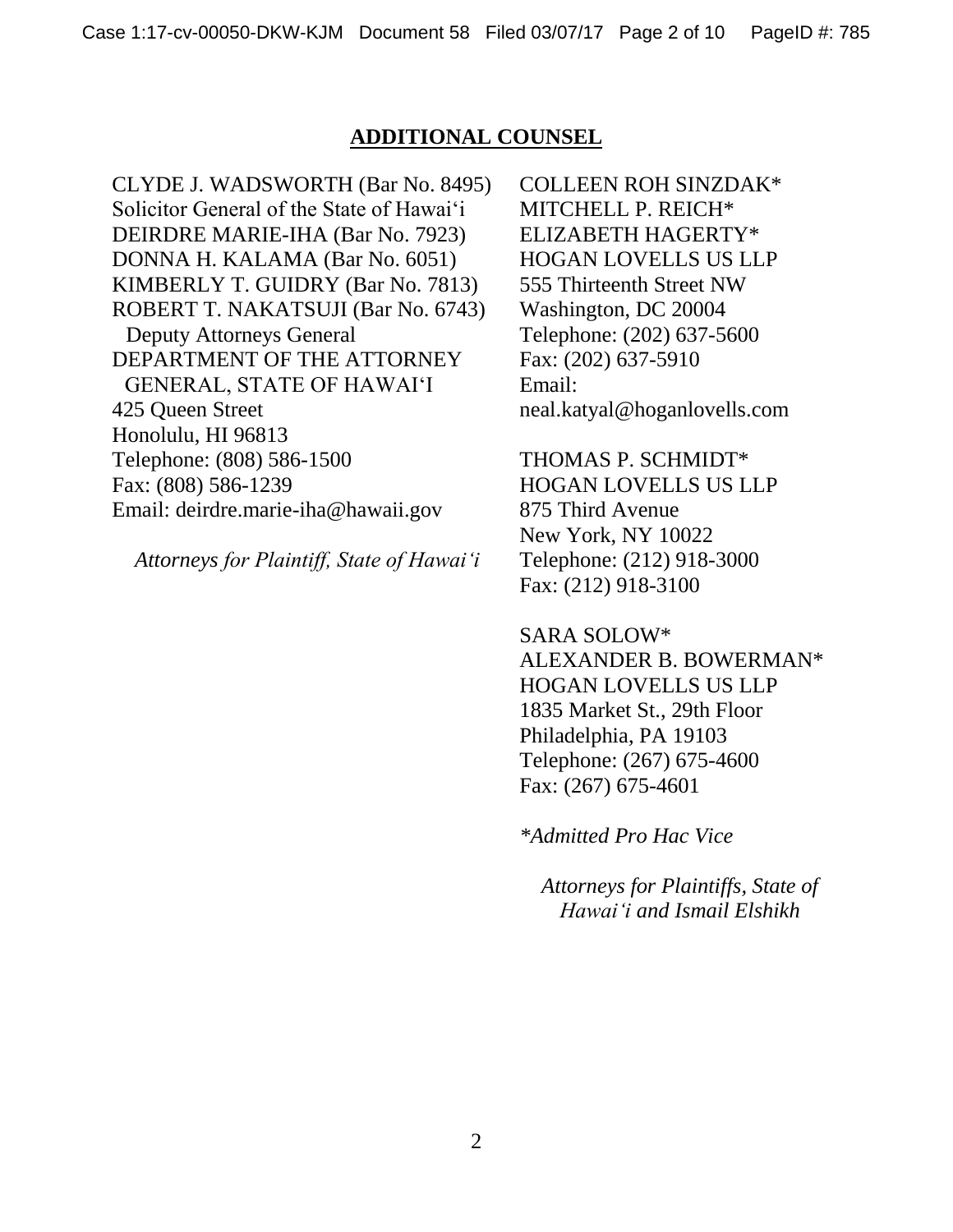### **PLAINTIFFS' MOTION TO LIFT STAY AND FOR LEAVE TO FILE A SECOND AMENDED COMPLAINT**

Pursuant to Local Rule 7.6 for the United States District Court for the District of Hawai'i and Rules 7 and 15(a) of the Federal Rules of Civil Procedure, Plaintiffs State of Hawai'i (the "State") and Ismail Elshikh (together, "Plaintiffs"), by and through their counsel, respectfully request that the Court lift its Order of February 7, 2017 (the "Stay Order") staying proceedings in this case (Dkt. No. 27) and grant Plaintiffs leave to file a Second Amended Complaint.

Plaintiffs have conferred with counsel for the Government. By correspondence of March 7, 2017, the Government consents to Plaintiffs' request to lift the stay in order to challenge the new Executive Order. The Government takes no position on Plaintiffs' motion for leave to file a Second Amended Complaint.

The Court's Stay Order was rooted in an injunction against the enforcement of an Executive Order that has now been revoked and replaced by a new Executive Order issued on March 6, 2017. The new Executive Order was the subject of Defendants' March 6, 2017 filing before this Court. (Dkt. No. 56). The Executive Order will take effect at 6:01 PM Hawaii Standard Time (H.S.T.) on March 15, 2017 and will immediately threaten grave harm to Plaintiffs. Reopening these proceedings and allowing Plaintiffs to file a Second Amended Complaint that challenges the new Executive Order will allow the State of Hawai'i to act to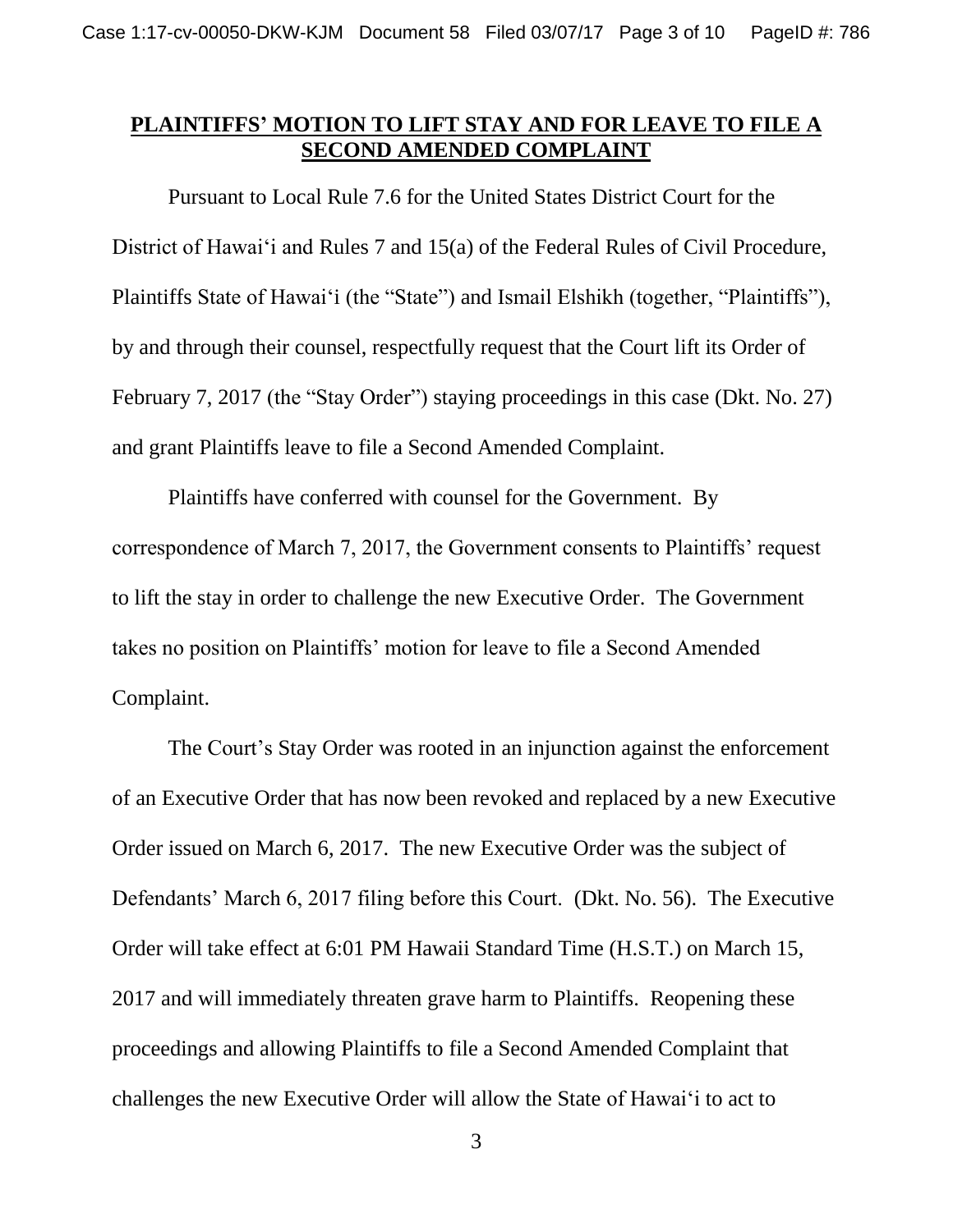protect its sovereign interests, its educational institutions, and its residents and employers, and it will allow Dr. Elshikh to vindicate his constitutional and statutory rights. Accordingly, there is good cause for this Court to lift the stay and allow Plaintiffs to file a Second Amended Complaint.

#### **FACTUAL AND PROCEDURAL BACKGROUND**

On February 3, 2017, the State of Hawai'i filed a Complaint (Dkt. No. 1) and a Motion for Temporary Restraining Order (Dkt. No. 2) in this Court, relating to President Trump's first Executive Order barring individuals from seven Muslimmajority countries from entering the United States, which he signed on January 27, 2017. The same day that Hawai'i filed its Complaint, the District Court for the Western District of Washington entered a nationwide temporary restraining order, enjoining Defendants from implementing the first Executive Order. *See Washington v. Trump*, 2:17-cv-141 (W.D. Wash.). On February 3, 2017, this Court set a briefing schedule on Plaintiffs' TRO motion—instructing that the Government file a response by February 7, 2017, at 12:00 noon (H.S.T.)—and determined the hearing date on the TRO motion would be February 8, 2017, at 9:30 A.M. (H.S.T.). The Government filed a motion for an emergency stay in the Ninth Circuit regarding the TRO issued by the District Court for the Western District of Washington, and it asked this Court to stay all deadlines in this case pending the resolution of the appellate proceedings in the Ninth Circuit. (Dkt. No.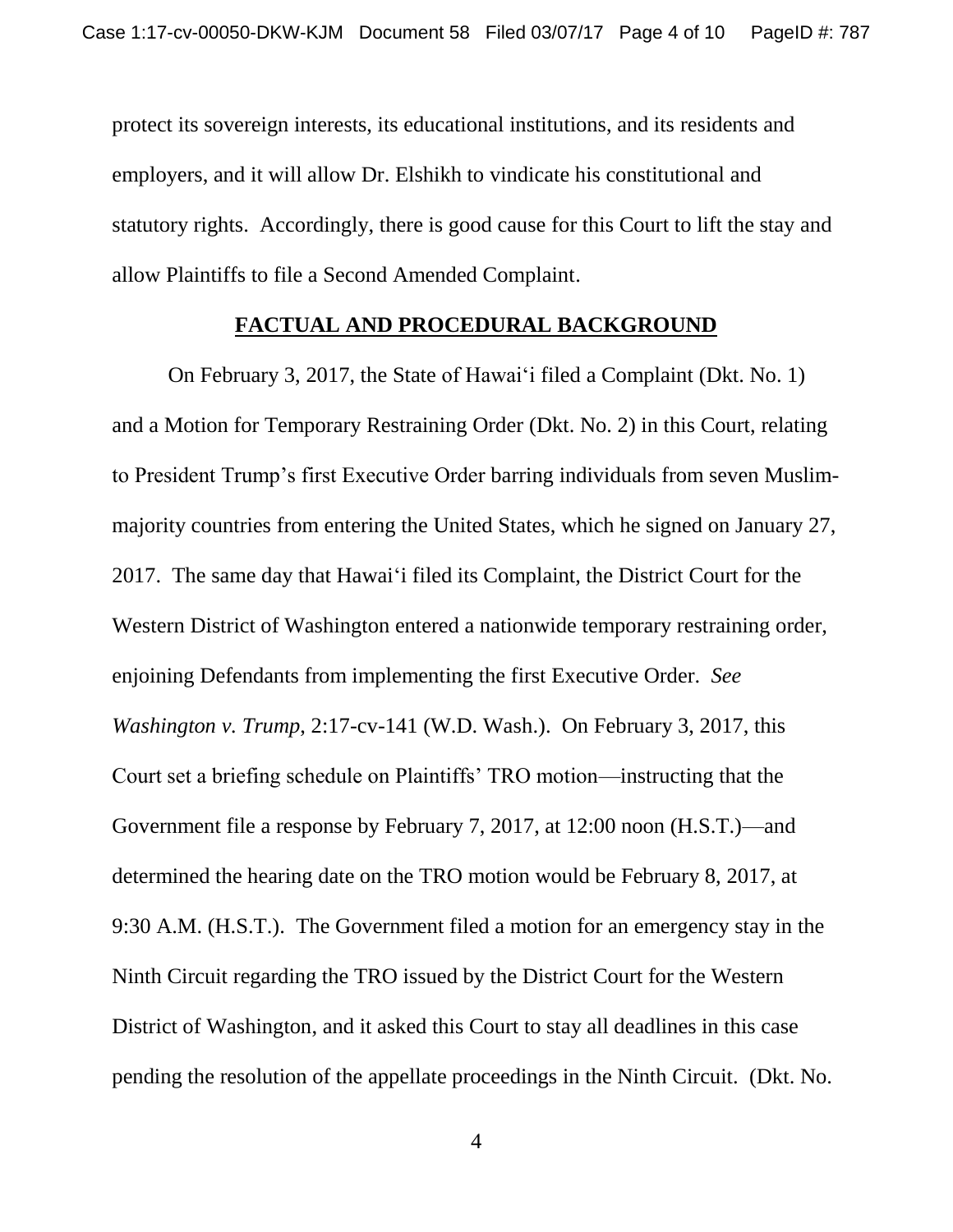23). On February 7, 2017, this Court entered an Order (the "Stay Order") staying this matter so long as the February 3, 2017 injunction entered by the District Court for the Western District of Washington remains in place, or until further order of the Court. (Dkt. No. 27).

This Court partially lifted the stay on February 13, 2017 and granted the State of Hawai'i leave to file a First Amended Complaint. (Dkt. No. 36). That same day, Plaintiffs filed a First Amended Complaint in this case, which added Dr. Elshikh as a Plaintiff and also added several causes of action challenging the legality of the first Executive Order. (Dkt. No. 37).

On March 6, 2017, President Trump signed a new Executive Order entitled Protecting the Nation from Foreign Terrorist Entry into the United States (the "New Executive Order"), which takes effect on March 16, 2017. Under Section 13 of the new Executive Order, President Trump revoked the prior one—Executive Order No. 13769—as of the new Order's effective date. The New Executive Order suspends the entry of foreign nationals to the United States from six Muslim-majority countries for a period of 90 days, and halts the admission of refugees to the United States for 120 days.

On March 7, 2017, the Government moved to voluntarily dismiss their appeal in the Ninth Circuit. *See* Appellants' Motion for Voluntary Dismissal, *Washington v. Trump*, No. 17-35105 (9th Cir. Mar. 7, 2017), ECF No. 186.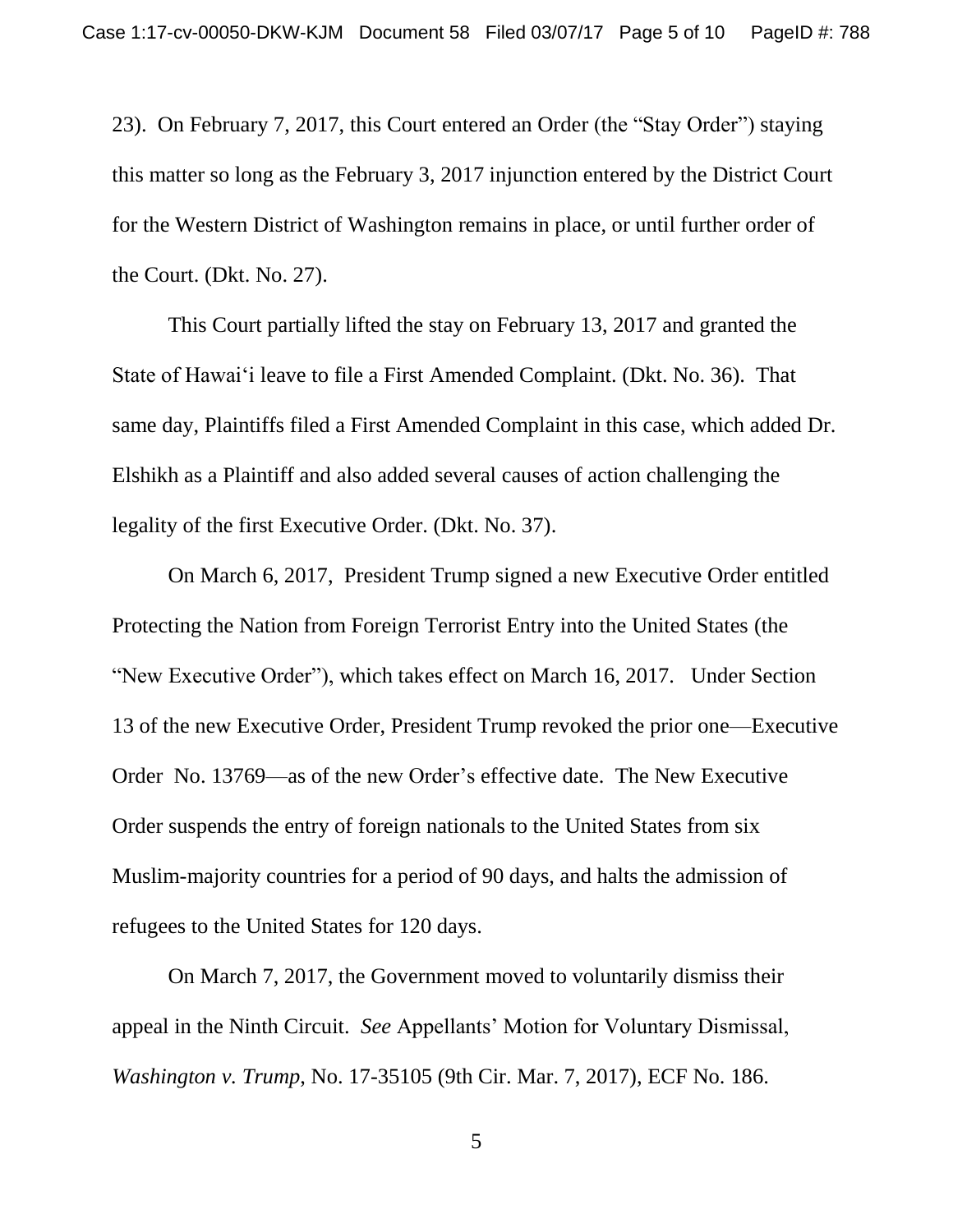#### **ARGUMENT**

# **A. This Court Should Lift its Stay Order in Light of the New Executive Order.**

A Court has inherent power and discretion to lift a stay that it imposed. *Crawford v. Japan Airlines*, No. CIV. 03-00451 LEK, 2013 WL 2420715, at \*6 (D. Haw. May 31, 2013) (internal quotations omitted); *see also* Stay Order at 7-8 (noting that any party may petition the Court to lift the stay for good cause). "When circumstances have changed such that the court's reasons for imposing the stay no longer exist or are inappropriate, the court may lift the stay." *Crawford*, 2013 WL 2420715, at \*6 (internal quotations omitted). After this Court entered its Stay Order on February 7, President Trump issued a new Executive Order that supersedes the prior one. This has significantly changed the circumstances such that this Court's initial "reasons for imposing the stay no longer exist or are inappropriate." *Id*.

The Court's Stay Order relied on the fact that the Ninth Circuit's "binding decisions in *Washington v. Trump* could obviate the need for this Court to decide the same issues where the scope of the relief sought by the State is identical to the nationwide TRO already in place." Stay Order at 10. But the Government has moved to dismiss its Ninth Circuit appeal. It is therefore unlikely that the Ninth Circuit proceedings will resolve the issues raised by the Second Amended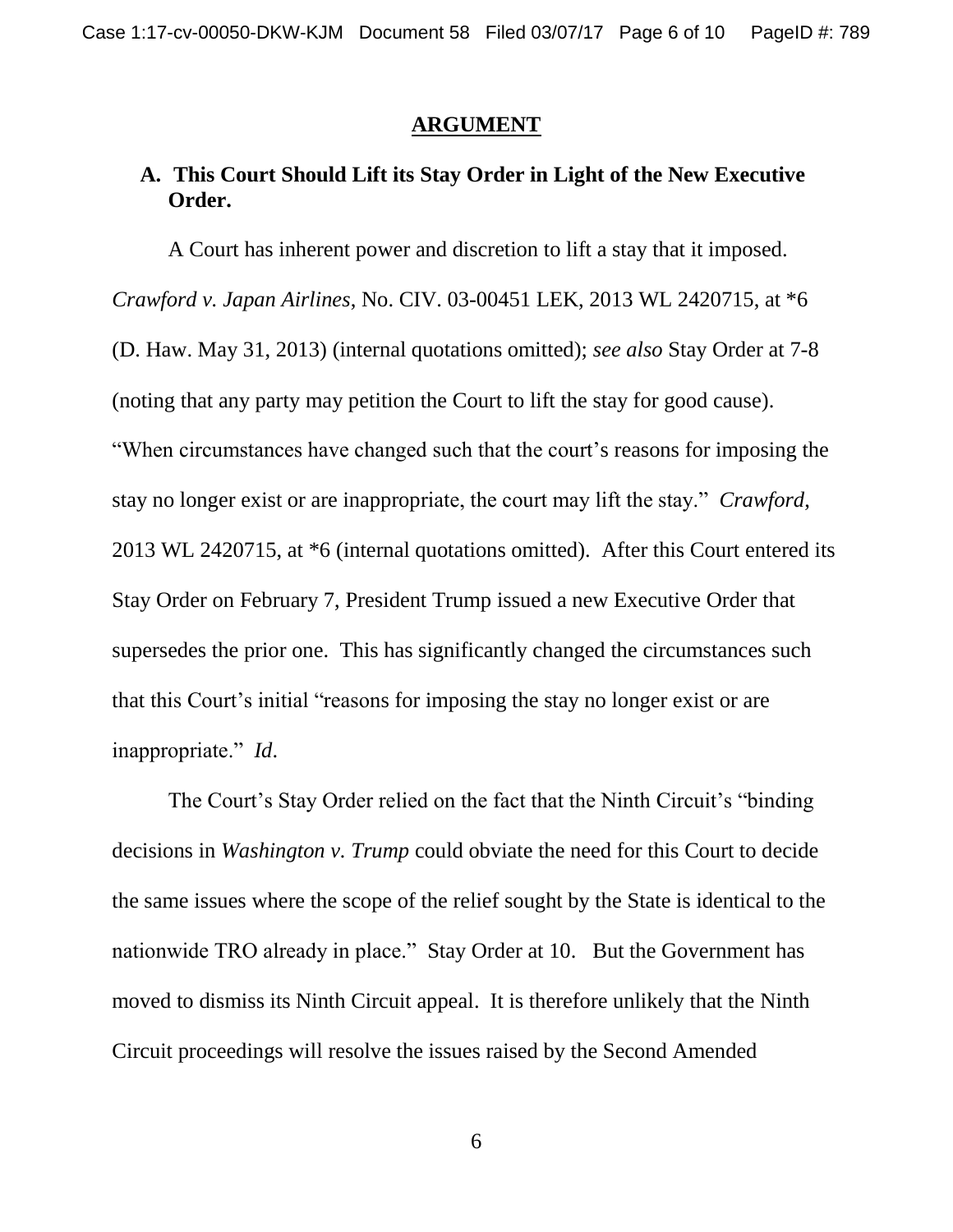Complaint Plaintiffs seek to file, or by Plaintiffs' forthcoming motion for a temporary restraining order against the new Executive Order.

Moreover, the Court's Stay Order relied on the conclusion that the "Western District of Washington's nationwide injunction already provides the State with the comprehensive relief it seeks in this lawsuit." Stay Order at 6. In light of the new Executive Order, that appears to be no longer the case. The new Executive Order is resulting in the establishment of religion in the State of Hawai'i contrary to its State Constitution; it is inflicting immediate damage to Hawaii's economy, educational institutions, and tourism industry; and it is subjecting a portion of the State's citizens to second-class treatment and discrimination, while denying all Hawai'i residents the benefits of an inclusive and pluralistic society. The new Executive Order is also denying Dr. Elshikh his fundamental rights under the First and Fifth Amendments and federal statutes by treating him unfairly on the basis of his national origin, while establishing a disfavored religion in this country. These are immediate harms that must be remedied.

Accordingly, an immediate lifting of this Court's earlier Stay Order is appropriate and necessary to allow Plaintiffs to protect their rights and interests against the new Executive Order. *See, e.g.*, *Crawford*, 2013 WL 2420715, at \*6; *CMAX, Inc. v. Hall*, 300 F.2d 265, 268 (9th Cir. 1962) (the proponent of a stay "must make out a clear case of hardship or inequity in being required to go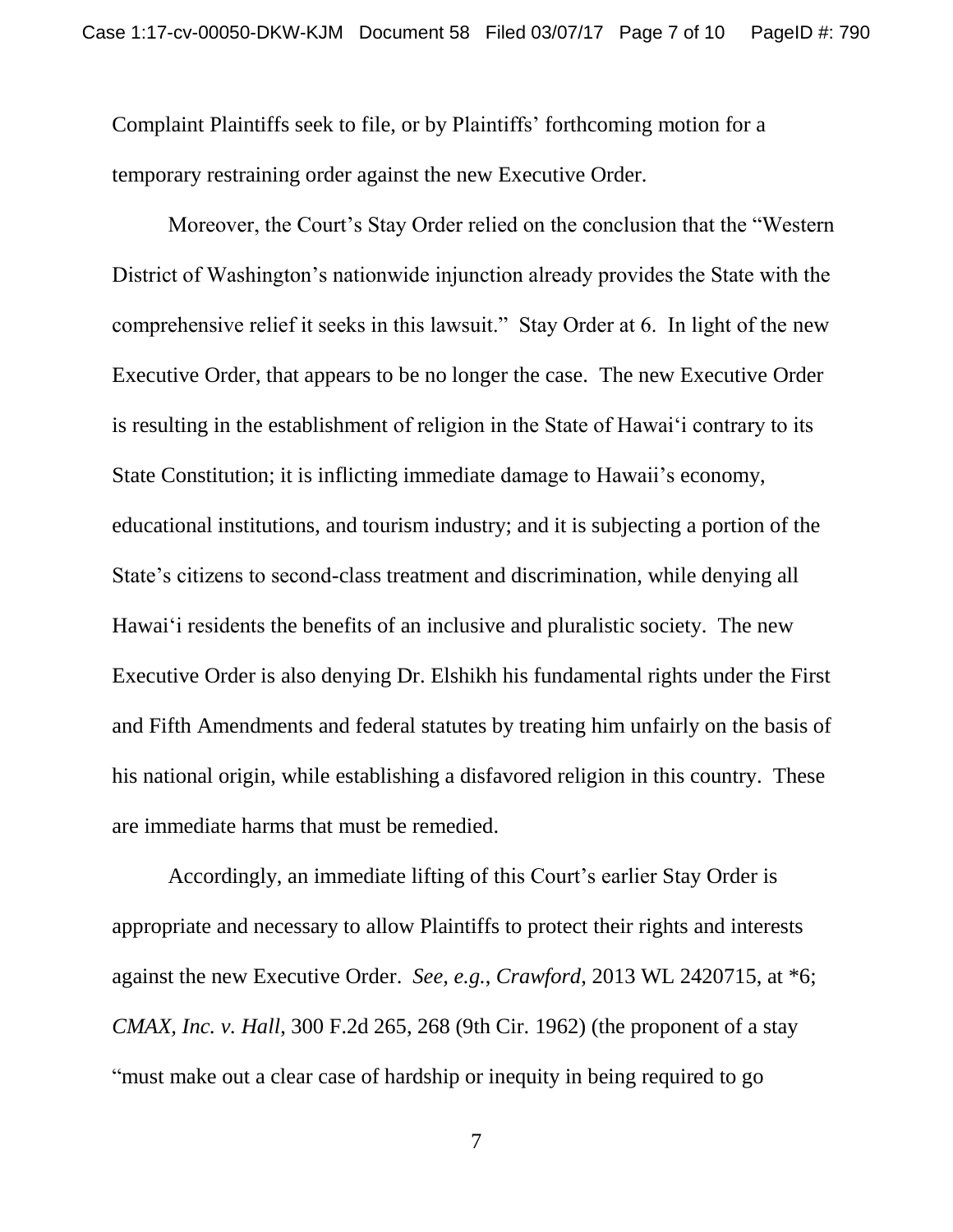forward, if there is even a fair possibility that the stay for which he prays will work damage to someone else").

# **B. This Court Should Allow Plaintiffs to File a Second Amended Complaint.**

Simultaneous with lifting the stay, this Court should grant Plaintiffs leave to file a Second Amended Complaint to challenge the new Executive Order. Federal Rule of Civil Procedure 15(a)(2) provides that leave to amend a complaint "shall be freely given when justice so requires." Local Rule 7.6 for the United States District Court for the District of Hawai'i further requires that "[f]actual contentions made in support of or in opposition to any motion shall be supported by affidavits or declarations," and that "[a]ny statement made upon information or belief shall specify the basis therefor."

A district court has discretion to allow a party to amend a pleading. *See Zenith Radio Corp. v. Hazeltine Research, Inc.,* 401 U.S. 321, 330 (1971) (citation omitted). The Ninth Circuit has explained that this rule is to be interpreted with "extreme liberality," *Jackson v. Bank of Hawaii,* 902 F.2d 1385, 1387 (9th Cir.1990) (quoting *United States v. Webb,* 655 F.2d 977, 979 (9th Cir. 1981)). In determining whether to allow amendment, courts consider: (1) whether the movant has acted with undue delay, bad faith or dilatory motive; (2) whether the opponent would be unduly prejudiced by amendment; (3) whether there have been repeated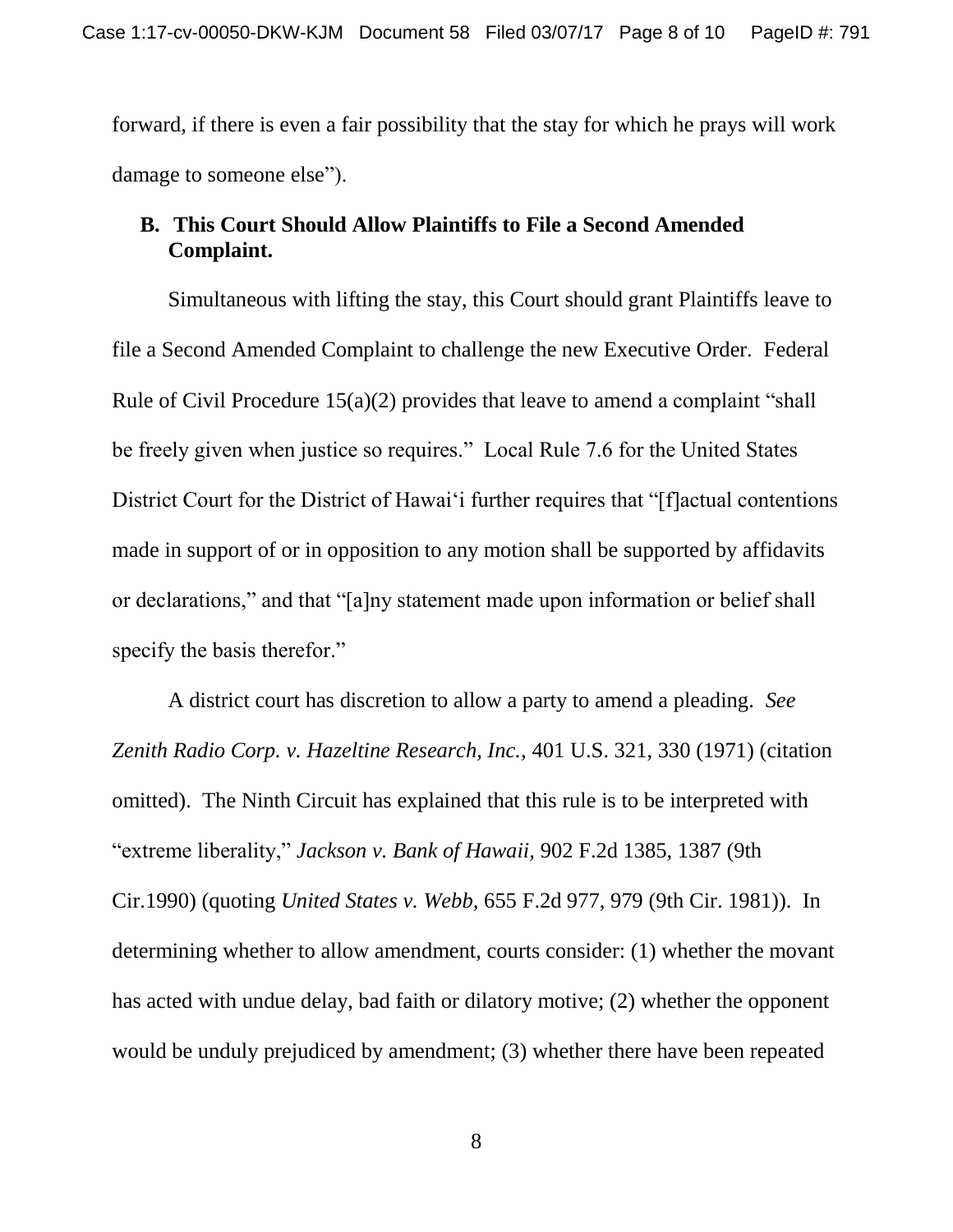failures to cure, and (4) whether amendment would be futile. *See Foman v. Davis,* 371 U.S. 178, 182 (1962).

Here, the factors overwhelmingly favor amendment of Plaintiffs' First Amended Complaint. There is no bad faith, undue delay, or dilatory motive by Plaintiffs, as they are seeking leave to amend their complaint a mere one day after the new Executive Order was issued. Defendants will not be prejudiced by allowing Plaintiffs to file a Second Amended Complaint; it is Defendants, after all, who necessitated a new complaint by issuing a new Executive Order that will cause many of the same harms as the first one. Plaintiffs, meanwhile, would be significantly prejudiced if they are not allowed to amend their complaint to challenge the legality of the new Executive Order. The underlying counts of the Second Amended Complaint are the very same ones in the First Amended Complaint; no new substantive counts have been added. Further, there are no issues related to failure to cure and futility. Consequently, it is in the interest of justice to allow Plaintiffs to amend their complaint to challenge the illegality and unconstitutionality of the New Executive Order.

#### **CONCLUSION**

For the foregoing reasons, Plaintiffs respectfully ask the Court to immediately lift the stay entered on February 7, 2017 and grant Plaintiffs leave to file a Second Amended Complaint.